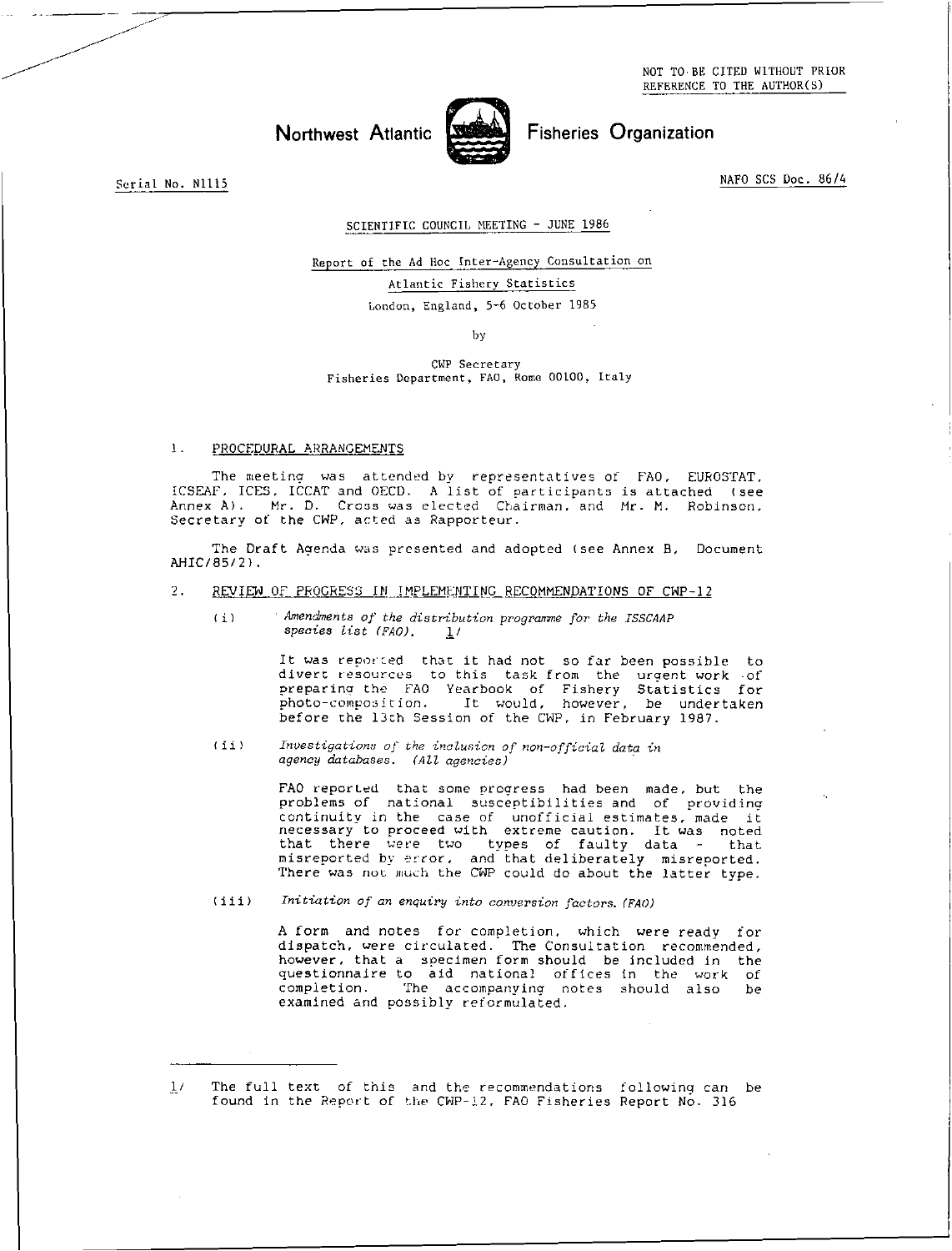(iv) *Publication of a paper on Zogbooks and related work. (FAO)* 

It was noted that little work had been done because of doubts concerning the validity of data reported in logbooks, if used also for enforcement purposes. Notwithstanding this, it was noted that many countries were in the process of introducing logbooks and might benefit from the advice given in the paper prepared by Mr. J. Pope. FAO was, therefore, urged to issue this paper as soon as possible and with the minimum of amendment. Other work on logbooks recommended by CWP-12 could form the basis of a separate report.

 $1$ 

 $\mathbf{1}$ 

*(v) Value data. (FAO)* 

Data from 10 pilot countries were presently being analyzed, in the light of which a decision on future progress would be made. A constraint was a shortage of resources to permit the compilation of these data. The extraction of information from national publications was,<br>because consoling significant differences to that however, revealing sianificant differences to that obtained from the STATLANT and NS1 forms.

lvi) *Submission of a paper on socio -economic data. (OECD)* 

The representative of OECD presented a draft paper (document AHIC/S5/11) reviewing the need for economic and social data in fisheries management and the problem of their collection. It concluded that economic and social questions were largely national problems and that the data requirements for the study of these problems were often specific to the problem itself. The CHP was not seen as having a major role in this field, although it should, where possible, encourage the standardization of concepts.

*(vii) Review of STATLANT notes. (FAO)* 

This work was reported as being nearly complete. The new notes were generally regarded as being an improvement and FAO was thanked for having undertaken this task. It was noted, however, that the notes for Area 21 were still awaiting approval from the NAFO Secretariat.

*(viii) Review of STATLANT B data for Areas* 27 *and 34. (ICES and CECAF) •* 

> Preliminary investigations of catch and effort data for the CECAF area had shown this to be of value. Due to recent changes in the Secretariat of ICES, no report was yet available for that agency.

#### Ifx) *STATLANT Newsletter (All agencies)*

The EUROSTAT representative was requested to circulate to all agencies a list of recipients of the Newsletter so that this could be updated.

#### 3. REVIEW OF PROGRESS ON HANDBOOK

The meeting was reminded that an original draft of the Handbook of Fishery Statistical Concepts and Definitions, was being revised by Mr.<br>Cross. The meeting expressed complete satisfaction with the way in The meeting expressed complete satisfaction with the way in which this document was being revised and looked forward to seeing a completed first draft at the time of CWP-13. Attention was drawn to the substantial size of the document, in order that preliminary thought could be given to arrangements for its publication. In order to avoid reprinting this large handbook every time the updating of one section was required, consideration should be given to loose leaf treatment.

# 4. DISCREPANCIES

The EUROSTAT, ICCAT and FAO representatives reported on work aimed

 $-2 -$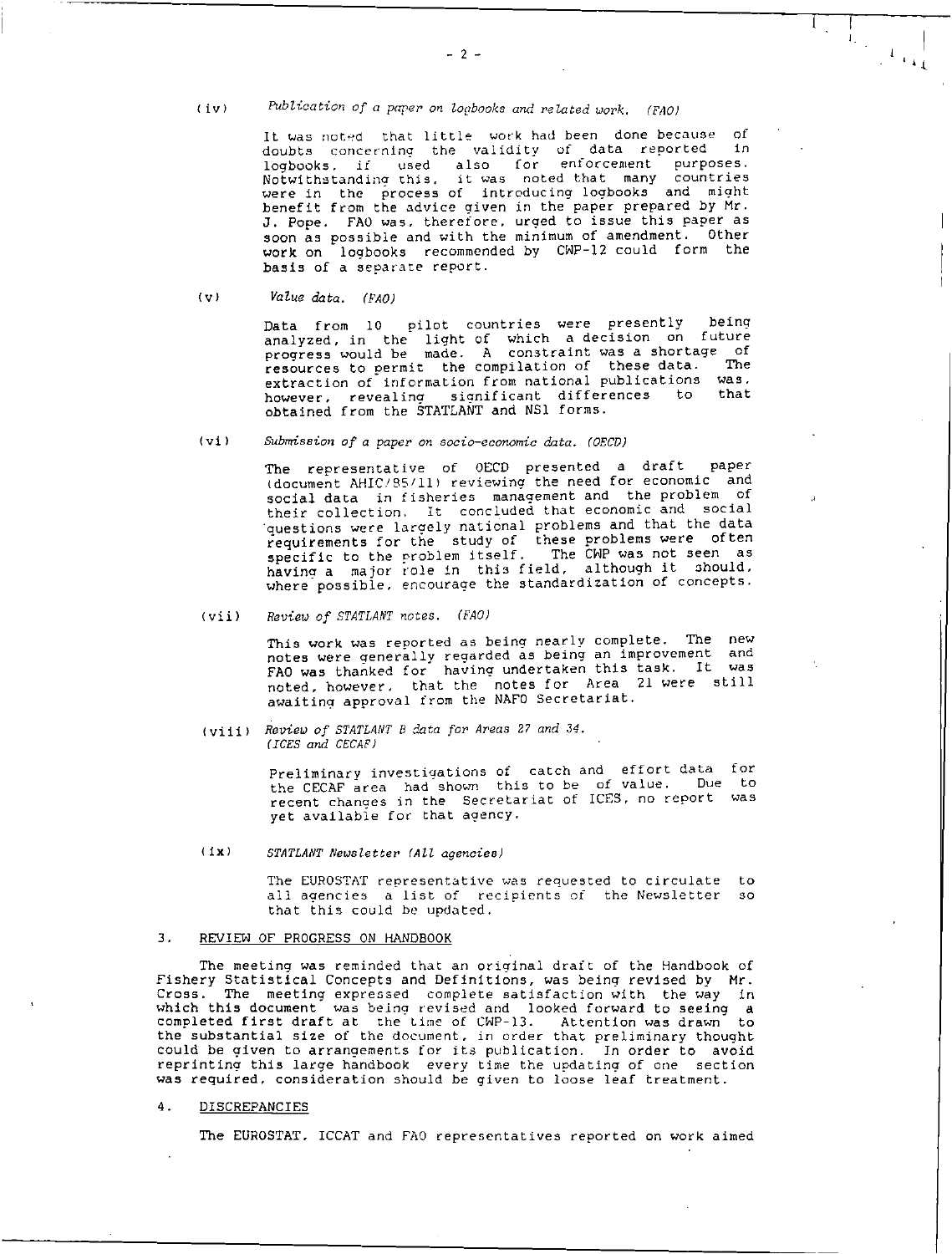at the elimination of discicpancies between the various CWP agency databases. It was noted that future work in this field, particularly for tuna catch data, would need quadrilateral consultation as reconciliation of data between FAO and ICCAT had implications for both EUROSTAT and other agencies. In this connection, although ICCAT was satisfied with the data it received from Spain and Portugal, these were noted as countries for which there were important discrepancies in other agencies' databases.

At present, much of the work was at the level of major area totals and attention was drawn to the need for subsequent adiustment of the data at sub-area level.

#### 5. REVIEW OF THE STATLANT SYSTEM

There was nothing to report under this item.. Agencies were, however, requested to let the Secretary know before mid-November if there were any changes required in the STATLANT questionnaires or notes for completion.

#### 6. AQUACULTURE STATISTICS

Attention was drawn to the existence of two STATLANT forms for the collection of data on aquaculture, namely one, which had been in use<br>for several vears, for the ICES area, and another introduced for the for several years for the ICES area, and another introduced for first time in 1985 for all other areas. It was agreed after discussion that it would not be desirable to continue the two forms and a recommendation to this effect would be made to the ICES Statistics Committee. It was recognized that some slight modification might be required to the FISHSTAT AQ form which asked for other details than the AQ 27 form. In this connection, it was requested that information on the area (location) of production should be asked for. The notes for completion would also need improvement, among other things defining Brackish and Marine Waters, as well as clarifying what was a "pond", "enclosure", etc.

# 7. PROVISIONAL AGENDA FOR CWP-13

Among subjects which it was felt would require inter-agency consultation by February 1987 were:

- 
- 1. Discrepancies (EUROSTAT)<br>2. Integration of value dat 2. Integration of value data into databases (FAO)<br>3. Report on the Inter-Agency Tuna Meeting (FA
- Report on the Inter-Agency Tuna Meeting (FAO and possibly ICCAT)
	-
- 4. STATLANT B data (Areas 34 and 27) (FAO & ICES)
- 5. Presentation of Draft Handbook (EUROSTAT)<br>6. Report on progress on integration of aqua 6. Report on progress on integration of aquaculture forms (FAO)
- 7. Parameters on fleet statistics (EUROSTAT)<br>8. Periodicity and format of CMP meetings.
- Periodicity and format of CWP meetings.

In addition the standard items of:

- 9. Report on progress in implementing recommendations of CWP-12 (concerned Agencies); and
- 10. Reports from all agencies should be included. It was noted that items could be added until the Agenda was formalized (about April 1986). The names of agencies responsible for the preparation of documentation is given in brackets against the agenda items.